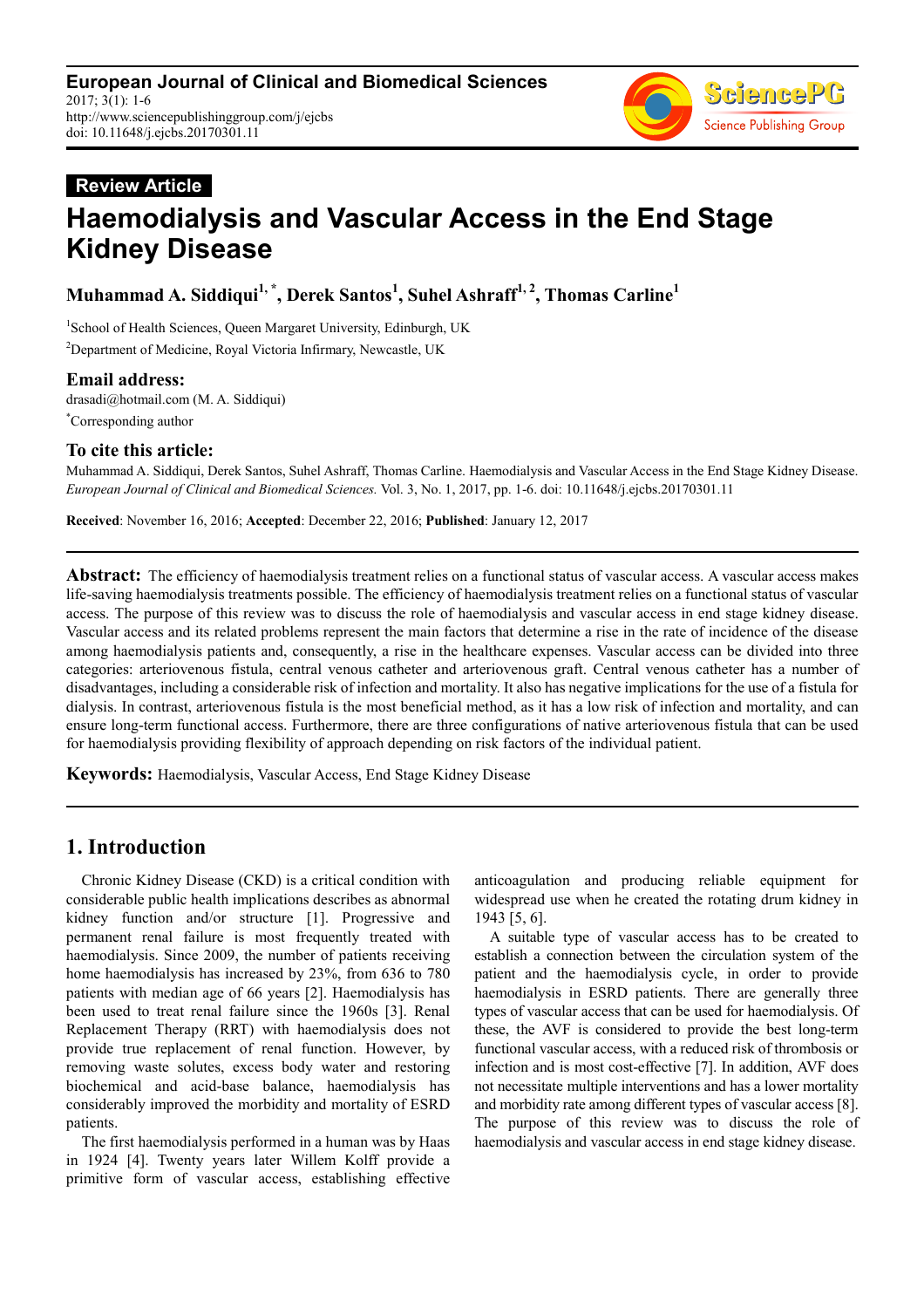## **2. Mechanism of Haemodialysis**

The current haemodialysis machine bears little resemblance to that devised by Kolff in 1943 although the design adheres to similar principles [5, 6]. This centres on removing blood from the intravascular compartment, passing it through an extracorporeal circuit into a dialyser and removing waste solutes and excess water by exposure to conditions that promote diffusion, convection, and movement in response to hydrostatic pressure gradients. Dialysed blood is then returned to the patient through the venous system. The volume of plasma cleared of solute per unit time by dialysis is expressed as the solute clearance. Diffusion is the predominant method by which solute clearance from plasma is achieved by haemodialysis. The process of diffusion is dependent upon blood from the extracorporeal circuit flowing through the dialyser, a collection of microfilament fibres bathed in dialysate fluid, which circulates in the opposing direction to blood flow. Blood is withdrawn from the fistula via the needle by a peristaltic pump, circulated through the dialyser, and returned to the fistula downstream through the needle. Heparin is infused downstream from the blood pump.

These conditions are favourable to the rapid diffusion of solutes through pores within the microfilament fibres, down a concentration gradient from blood to dialysate or vice-versa. The rate of diffusion varies with the degree of concentration gradient between compartments, the surface area of the microfilament membrane, the number and size of pores within the membrane, the molecular size of the solute and the relative flow rates of both extracorporeal blood and dialysate [9].

It can be seen that key determinants in the success of haemodialysis are the characteristics of the selectively permeable membranes used to form the microfilament tubes within dialyser units. Membranes may now be classified by the type of material used in their manufacture (synthetic, cellulose and substituted cellulose), their capacity, surface area, ultrafiltration coefficient, flux and in some cases, their ability to be reused [10].

## **3. Functional Outcomes of Haemodialysis**

A high level of serum albumin has been considered as a positive measure of survival prediction in patients receiving dialysis due to the fact that it is an indicator of improved nutrition and reduced inflammatory burden [11]. Block *et al.* [12] have demonstrated that a reduced concentration of calcium phosphate is also a measure of increased survival rate as it is an indicator of efficient treatment of bone disease. Renal anaemia, reflected by low haemoglobin levels [13], and low dialysis doses [14] is associated with unsatisfactory and poor outcomes of haemodialysis [15].

Arteriovenous fistula is the first option considered for the construction of vascular access for dialysis. The construction of the fistula should be undertaken at least a month prior to the beginning of the dialysis treatment, as specified in the NKF-KDOQIa guidelines [16]. By doing this, a number of potential problems can be prevented, including the urgent need for a catheter and its associated complications, such as infection, bleeding, thrombosis and vessel damage; additionally, the period spent in hospital also is reduced. According to Rayner *et al.*, a fistula needs two to six weeks to fully mature [17]. The main objective of health care is to create an AVF for the majority of patients prior to formal haemodialysis for the first time. Among the advantages of native AVFs are increased blood flow, reduced risk of sepsis, and durability.

## **4. Vascular Access**

Vascular access problems represent the main determinant of morbidity among haemodialysis patients and put a considerable degree of financial pressure on the healthcare sector [2, 18]. The three types of constructions of AVFs, which are usually employed, are radiocephalic, brachiocephalic and brachiobasilic. The pre-surgery non-invasive scan imaging help clinicians in the decision making process as to which of these three types would be more suitable for the patient. Often, more than one type could be suitable and the one that is believed to have a higher success rate is chosen. However, when all three options are on the same level of success, a number of other aspects are included in the decision making, such as using the non-dominant arm or a more distally placed fistula (radiocephalic) to allow in future an easier formation of proximal fistula (brachiocephalic or brachiobasilic) and forming a brachiocephalic fistula over a brachiobasilic fistula due to its ease of formation and less surgical stress.

#### *4.1. Type of Vascular Access*

Successful haemodialysis depends on the provision of safe, efficient, and durable vascular access. Establishing and maintaining effective vascular access is a demanding process for both patients and renal services. These demands are set to increase in response to an RRT population that is becoming increasingly dependent on haemodialysis, whilst also increasing in population size, age, and co-morbidity.

Initially, vascular access methods relied on repeated peripheral cannulation to deliver arterial blood to the dialysis machine and return it to an accompanying vein. In 1949, Alwall, made the first attempt to connect an artery and a vein, using glass cannula and rubber tubing [6, 19]. This device would allow blood to be diverted onto an extracorporeal circuit for dialysis when required. His attempt was unsuccessful although it provided the template for the arteriovenous Teflon Shunt developed by Quinton *et al.* [20]. Their device consisted of two Teflon cannula inserted into the wrist, one in the branch of the brachial artery in the forearm and one in the accompanying antecubital vein. The cannula had its external ends connected by flexible tubing from which connection to an extracorporeal circuit could be made. This provided nephrologists with the first permanent vascular access device and was a decisive breakthrough in the provision of haemodialysis to the ERF population. The 'Scribner' shunt, as it came to be known, underwent many refinements before being ultimately superseded by the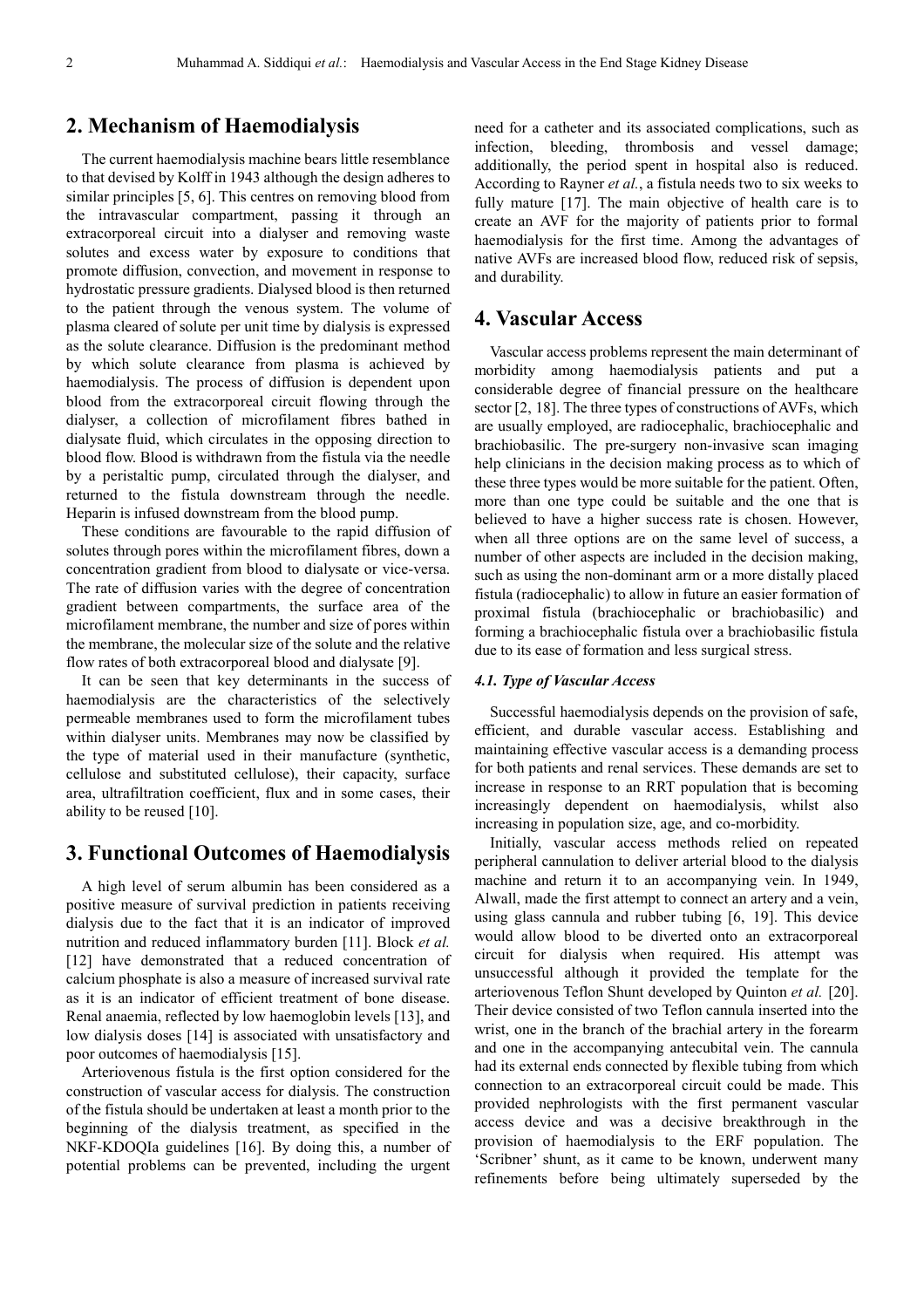successful development of arteriovenous fistulae, arteriovenous grafts, and central venous catheters. Nonetheless, the Scribner shunt played a key role in the development of permanent vascular access devices.

#### *4.1.1. The Arteriovenous Fistula*

Cimino and Brescia described a technique where haemodialysis was conducted through a simple puncture of the most accessible forearm vein. Patency of the vein was assured by the use of an inflatable tourniquet. This allowed needles of varying sizes to be used with resultant haemodialysis flows of 150-400 ml/min. Whilst successful, this technique was limited by the poor longevity of peripheral veins in comparison with that of Scribner's external arteriovenous shunt. Logical development of this technique, however, led to the creation of the first internal arteriovenous fistula. The successful use of the new technique was reported in a landmark paper [21]. The thought process of AVF was based on Cimino treating veterans of the Korean war; some of whom had traumatic AVF due to gunshot wounds and Cimino noted that venesection in these patients was very easy. They reported 12 cases in which successful primary function of an AVF had been achieved by creating a side-to-side connection at the wrist between the cephalic vein and radial artery. Exposure to high-pressure arterial flow was found to promote enlargement and thickening of the venous wall. After approximately six weeks maturation, a robust vessel wall had developed that could sustain repeated cannulation and allow regular haemodialysis to take place.

Arteriovenous fistula created by connecting an artery directly to a vein, frequently in the forearm. This artificial connection allows the vein to become larger and for the walls of the vein to thicken, a process termed maturation. A year later the technique had been amended to allow the construction of an end-to-end anastomosis in the lower arm between the cephalic vein and the radial artery [22]. This technique restricted arterial inflow into the AVF to that blood delivered by the feeding radial artery led to a high risk of developing steal syndrome.

This is a clinical condition caused by arterial insufficiency distal to haemodialysis AVF due to diversion of blood into AVF. Consequently, the technique latterly became regarded as a secondary option available to surgeons when considering surgical revision of a failed AVF. It is the technique that has become the standard AVF creation procedure of choice and has allowed AVF creation surgery to evolve and successfully provide a range of potential sites for AVF creation, predominately within the upper limbs [6].

Upper arm fistulae are more likely to cause ischemic symptoms compared to forearm fistulae. The presence of poor peripheral vasculature secondary to diabetes, calcification and peripheral arterial disease is the primary etiological factor. For practical purposes AVF creation is best conducted on the non-dominant arm with use of distal sites where possible; preserving the proximal vascular tree should vascular access surgery be required in the future. The longevity, durability, and favourable complication rate of the AVF have established it as the leading method of establishing permanent haemodialysis vascular access. Around two thirds of haemodialysis patients in the UK dialyse using an AVF [23].

#### *4.1.2. Arteriovenous Grafts*

An alternative to the AVF is the synthetic arteriovenous graft (AVG). This was devised following the introduction of the Scribner shunt, which was noted to employ a length of flexible tubing to connect the arterial and venous blood flow. Thomas [24] developed this principle by replacing the cannula with Dacron patches sutured into the vessel wall and bringing out a loop of connecting silastic material to the skin surface. By avoiding the use of intraluminal cannula, this device was less prone to thrombosis. Meanwhile, the first vein graft had been performed using a length of excised saphenous vein, to connect the brachial artery to its accompanying vein. By combining each of these three principles direct anastomosis of vessels to tubing, looping a section of tubing to connect artery to vein and subcutaneous tunnelling of the connecting loop, the modern AVG was created [6]. Whilst initially Dacron was the most commonly used graft material, the emergence of the synthetic material polytetrafluoroethylene (PTFE) as a pliable, biocompatible material that may be repeatedly cannulated yet maintain its structural integrity, led to significant improvement in the durability of the AVG.

The brachial artery and the basilic vein are usually connected by way of an AVG. However, it is also common to connect the radial artery and the basilic vein or the brachial artery and the axillary vein with the use of grafts. When vascular access in the upper limbs is exhausted, synthetic grafts can be used to establish vascular access using the subclavian or axillary vessels, femoral vessels, or may even be anastomosed between the arterial system and the right atrium. Approximately 3% of haemodialysis patients in the UK dialyse via an AVG at present [23].

#### *4.1.3. Central Venous Catheters*

In the early years of haemodialysis, the demand for experienced surgeons to create arteriovenous shunts, fistula and grafts outstripped supply. The paucity of vascular and transplant surgeons prepared to perform these procedures provoked one UK nephrologist, Stanley Shaldon, to develop hand-made cannulae that could undergo insertion into the femoral artery and accompanying vein to permit immediate haemodialysis access. He made use of the Seldinger insertion technique - a method that enables safe catheter placement into the vascular tree introduced [24].

It was noted that arterial cannulation, in contrast to venous cannulation, is accompanied by an abnormally high risk of bleeding and was soon abandoned. Gradually different insertion sites were used including the jugular and subclavian veins. These had the advantage of allowing central venous pressures to be estimated in patients with extracellular fluid depletion [26], a common occurrence in many individuals suffering from acute kidney failure requiring dialysis. The insertion of a cannula into the subclavian vein became the favoured approach for CVC insertion until the early 1990s when angiographic data demonstrated a significantly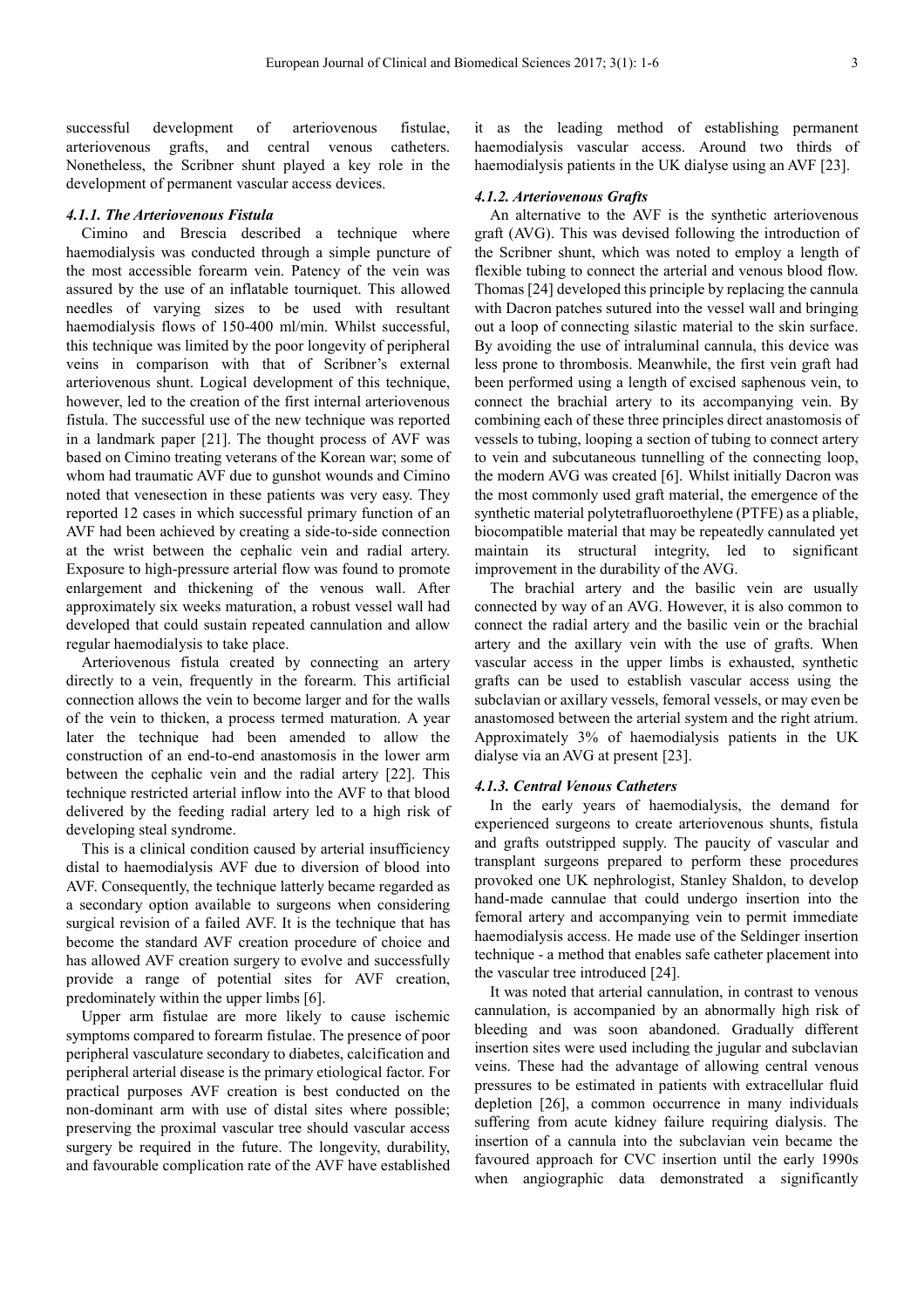increased risk of central venous stenosis at the site of cannulation. This predisposed patient to a high risk of limb oedema, which could impair the ability to create and maintain a functioning AVF [27].

Insertion into the internal jugular veins is now regarded as standard practice although femoral venous cannulation is also performed. CVCs are frequently used temporarily to provide vascular access for haemodialysis whilst the patient awaits creation or maturation of an AVF or AVG or because they have run out of suitable options for permanent vascular access [28]. Some CVCs may be tunnelled subcutaneously en-route to entering the vein with a securing cuff to stabilise the position of the catheter and reduce potential for periluminal infection. Direct transcutaneous cannulation of the vein is often performed acutely and tends not to involve subcutaneous tunnelling or use of a securing cuff. Polyurethane and silicone are the two materials most commonly used in the manufacture of haemodialysis catheters although polymers such as carbothane are increasingly common [29]. These materials provide sufficient flexibility, durability, and biocompatibility for intravascular use.

The catheters are the least preferred modality and, in an ideal setting, no patient should have a catheter as access. Despite the risks associated with dialysis catheters, their use has increased to almost 70% of incident dialysis initiation with catheters [30]. The different methods of obtaining vascular access allow haemodialysis to be a viable treatment for most of ESRD patients. The diversity of vascular access options available can help nephrologists address a range of clinical scenarios more effectively. Late presentation of ESRD is one frequently experienced scenario that may have a significant impact on vascular access provision. In this setting, the time in which RRT is required to start may arrive before the patient can undergo vascular assessment, surgery, and successful maturation of their fistula. This phenomenon is often used to explain the relatively high prevalence of ESRD patients using CVCs as their first haemodialysis access modality. In the UK renal registry vascular access survey of 2006, 66% of patients started haemodialysis on a CVC compared with 34% using an arteriovenous fistula or an arteriovenous graft. After one year, the percentage of individuals treated with a CVC reached 28% compared with 71% using an AVF or AVG [23]. UK Renal Association [2] suggested that 2/3 of all patients requiring dialysis should start with an autologous fistula and the remaining 1/3 with CVC as these are described as the "Crash Landers" who have acute or undiagnosed renal failure and do not have time for AVF creation and maturation. Similarly, when an AVF or AVG fails, CVCs are a rapid means of establishing vascular access and thus play a significant part in providing urgent vascular access.

#### *4.2. Functional Outcomes of Vascular Access*

As noted by several researchers [31, 32], surgical interventions of vascular access and their associated problems are important causes of morbidity, hospitalisation, and financial pressure. In the US, more than 20% of the total number of haemodialysis patients were admitted to hospital as a result of vascular access and its

complications. The costs generated annually amounts to almost \$1 billion [31]. Studies have shown that dialysis grafts made of PTFE are not as long lasting as autologous fistulae [33, 34]; furthermore, they are more likely to develop repeated thrombosis, stenosis, and infection. The NKF-KDOQIa guidelines [16] recommend the use of AVFs over AVGs due to the advantages of the fistula; the AVGs should only be employed when the creation of natural AVFs is due to the exhaustion in the use of the patient's veins.

Clearly, there are logistical hurdles to this late presentation to renal services, fitness for surgery, suitable peripheral vascular anatomy, delays due to primary or secondary access failure and slow rates of AVF maturation. Consequently, there remain situations, especially when starting RRT, where use of an AVG or CVC may be required. This is demonstrated by the relative prevalence of CVC use in patients starting RRT around the world. Similarly, CVC insertion is the mainstay of vascular access provision to the acute renal failure population who require haemodialysis. There is a strong association between catheter use, comorbidity, and in-patient care. The question of whether the adverse features related to catheter use, such as catheter thrombosis and bacteraemia, are specifically related to use of a catheter or are simply related to the greater level of comorbidity expressed by the population who require catheter insertion has been subject to controversy [35].

Catheters are prone to develop infection from 3.8 to 5.5 episodes per 1000 days [36]. Infection can be localized or spread systematically leading to bacteraemia or sepsis [37]. In AV graft or within its outflow vein where the graft stitched to the vein, stenotic lesions are found time and again [38]. The underlying mechanism is the marked increase in shear stress in the thin-walled outflow vein, which activates focal fibromuscular hyperplasia and initiates a fibrotic venous lesion to develop 39.

## **5. Conclusion**

A vascular access makes life-saving haemodialysis treatments possible. The efficiency of haemodialysis treatment relies on a functional status of vascular access. Each access type (CVC/AVG/AVF) has its relative attributes, it is important to consider the differing degrees of reliability, durability, and complications associated with each approach. Whether considering an individual patient's circumstances or planning vascular access provision at a population level, understanding the range of complications expressed by each access type and which factors predispose to these complications is of fundamental importance in deriving maximum benefit with minimal risk.

#### **References**

- [1] National Institute for Health and Care Excellence. 2014. Chronic kidney disease in adults: assessment and management (CG 182). [Online]. Available at  $\leq$ https://www.nice.org.uk/guidance/cg182 > [Accessed Oct 2016].
- [2] UK Renal Registry Report. 2011. UK Renal Registry 14th Annual Report: Chapter 2.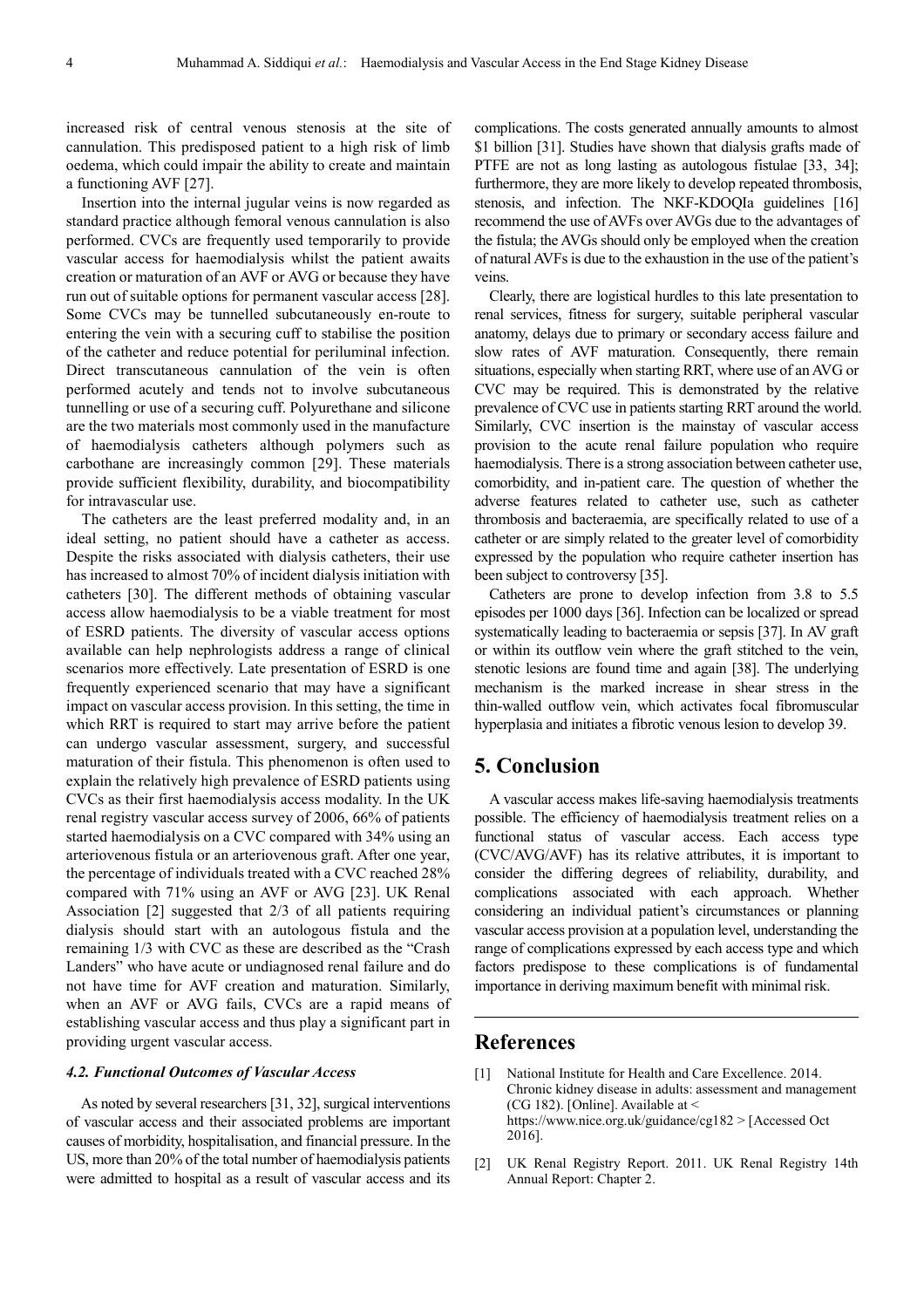- [3] Grassmann, A., Gioberge, S., Moeller, S. and Brown, G. 2006. End-stage renal disease: global demographics in 2005 and observed trends. Artif Organs, 30, pp. 895–897.
- [4] Paskalev, D. N. 2001. Georg Haas (1886–1971): The Forgotten Haemodialysis Pioneer. Dial Transplant, 30 (12), pp. 828-832.
- [5] Kolff, W. J., and Berk, H. T. J. 1944. Artificial kidney: a dialyser with great area. Acta Med Scand, 117, pp. 121-134. [Online]. Available at  $\leq$ http://jasn.asnjournals.org/content/8/12/1959.full.pdf+html > [Accessed June 2016].
- [6] Konner, K. 2005. History of vascular access for haemodialysis. Nephrol Dial Transplant, 20, pp. 2629-2635.
- [7] Manns, B., Tonelli, M., Yilmaz, S., Lee, H., Laupland, K., Klarenbach, S., Radkevich, V. and Murphy, B. 2005. Establishment and maintenance of vascular access in incident haemodialysis patients: A prospective cost analysis. J Am Soc Nephrol, 16, pp. 201–209.
- [8] Anel, R. L., Yevzlin, A. S. and Ivanovich, P. 2003. Vascular access and patient outcomes in haemodialysis: questions answered in recent literature. Art if Organs, 27, p. 237.
- [9] Pandya, P. and Farrington, K. 2003. Haemodialysis. Chronic Renal Failure, pp. 66-69.
- [10] NKF-KDOQI. 2006. Clinical practice guidelines for haemodialysis adequacy updated. [Online]. Available at http://www.kidney.org/professionals/kdoqi/guideline\_uphd\_pd  $va/index.htm$  > [Accessed Aug 2016].
- [11] Avram, M. M., Mittman, N., Bonomini, L., Chattopadhyay, J. and Fein, P. 1995. Markers for survival in dialysis: a seven-year prospective study. Am J Kidney Dis, 26, pp. 209-219.
- [12] Block, G. A., Hulbert-Shearon, T. E., Levin, N. W. and Port, F. K. 1998. Association of serum phosphorus and calcium x phosphate product with mortality risk in chronic haemodialysis patients: a national study. Am J Kidney Dis, 31, pp. 607-617.
- [13] Locatelli, F., Pisoni, R. L., Akizawa, T., Cruz, J. M., DeOreo, P. B., Lameire, N. H. and Held, P. J. 2004. Anaemia management for haemodialysis patients: Kidney Disease Outcomes Quality Initiative (K/DOQI) guidelines and Dialysis Outcomes and Practice Patterns Study (DOPPS) findings. Am J Kidney Dis, 44, pp. 27-33.
- [14] Held, P. J., Port, F. K., Wolfe, R. A., Stannard, D. C., Carroll, C. E., Daugirdas, J. T., Bloembergen, W. E., Greer, J. W. and Hakim, R. M. 1996. The dose of haemodialysis and patient mortality. Kidney Int, 50, pp. 550-556.
- [15] Elseviers, M. M. and Van Waeleghem, J. P. 2003. Identifying vascular access complications among ESRD patients in Europe. A prospective, multicentre study. Nephrol News Issues, 17, pp. 61-68.
- [16] NKF-KDOQIa. 2006. Clinical practice guidelines for vascular access. Am J Kidney Dis, 48 (Suppl 1), pp. S248–S272.
- [17] Rayner, H. C., Pisoni, R. L., Gillespie, B. W., Goodkin, D. A., Akiba, T., Akizawa, T., Saito, A., Young, E. W. and Port, F. K. 2003. Creation, cannulation and survival of arteriovenous fistulae: Data from the Dialysis Outcomes and Practice Patterns Study. Kidney Int, 63, pp. 323–330.
- [18] USRDS (US Renal Data System). 2011. Annual Data Report: Atlas of Chronic Kidney Disease and End-Stage Renal Disease

in the United States, National Institutes of Health, National Institute of Diabetes and Digestive and Kidney Diseases, Bethesda, MD.

- [19] Alwall, N., Bergsten, B. W. B., Gedda, P. O., Norviit, L. and Steins, A. M. 1949. On the Artificial Kidney IV. Acta Medica Scandinavica, 0XXXII. [Online]. Available at < http://onlinelibrary.wiley.com/doi/10.1111/j.0954-6820.1949.t b18183.x/abstract > [Accessed July 2016].
- [20] Ouinton, W. E., Dillard, D. H. and Scribner, B. H. 1960. Cannulation of blood vessels for prolonged haemodialysis. Trans Am Soc Artif Intern Organs, 6, pp. 511- 519.
- [21] Brescia, M. J., Cimino, J. E., Appel, K., Hurwich, B. J. 1966. Chronic haemodialysis using venepuncture and a surgically created arteriovenous fistula. N Engl J Med, 275, pp. 1089– 1092.
- [22] Sperling, M., Kleinschmidt, W., Wilhelm, A., Heidland, A. and Klutsch, K. 1967. Die subkutane arteriovenose Fistel zur intermittierenden Hamodialyse-Behandlung. Dtsch Med Wschr, 92, pp. 425-426.
- [23] Fluck, R., Rao, R., Schalkwyk, D., Ansell, D. and Feest, T. 2007. The UK Vascular Access Survey – Follow up data and repeat survey (Chapter 5). Nephrol Dial Transplant, 22 (S7), pp. 51-57.
- [24] Thomas, G. I. 1969. A large vessel appliqué AV shunt for haemodialysis. Trans Am Soc Artif Intern Organs, 15, pp. 288-92.
- [25] Higgs, Z. C., Macafee, D. A., Braithwaite, B. D. and Maxwell-Armstrong, C. A. 2005. The Seldinger technique: 50 years on. Lancet, 366, pp. 1407-1409.
- [26] Shaldon, S. 1994. Percutaneous vessel catheterization for haemodialysis. ASAIO J, 40, pp. 17-19.
- [27] Schillinger, F., Schillinger, D., Montagnac, R. and Milcent, T. 1991. Post catheterization vein stenosis in haemodialysis: comparative angiographic study of 50 subclavian and 50 internal jugular accesses. Nephrol Dial Transplant, 6, pp. 722-724.
- [28] Bourquelot, P. 2009. Vascular access for haemodialysis. Nephrol Ther, 5 (3), pp. 239- 438.
- [29] Banerjee, S. 2009. Dialysis Catheters and Their Common Complications: An Update. Scientific World Journal, 9, pp. 1294–1299.
- [30] Asif, A. 2008. Reducing the morbidity of tunneled haemodialysis catheters—a symposium. Semin. Dial. 21 (6), p. 503.
- [31] Feldman, H. I., Kobrin, S. and Wasserstein, A. 1996. Haemodialysis vascular access morbidity. J Am Soc Nephrol, 7, pp. 523–535.
- [32] Windus D. W. 1993. Permanent vascular access: Anephrologist's view. Am J Kidney Dis 21, pp. 457–451.
- [33] Bender, M. H. M., Bruyninckx, M. A., Gerlag, P. G. G. 1994. The brachiocephalic elbow fistula: A useful alternative angioaccess for permanent haemodialysis. J Vasc Surg, 20, pp. 808–813.
- [34] Coburn, M. C. and Carney, W. I. 1994. Comparison of basilic vein and polytetrafluoroethylene for brachial arteriovenous fistula. J Vasc Surg, 20, pp. 896–904.